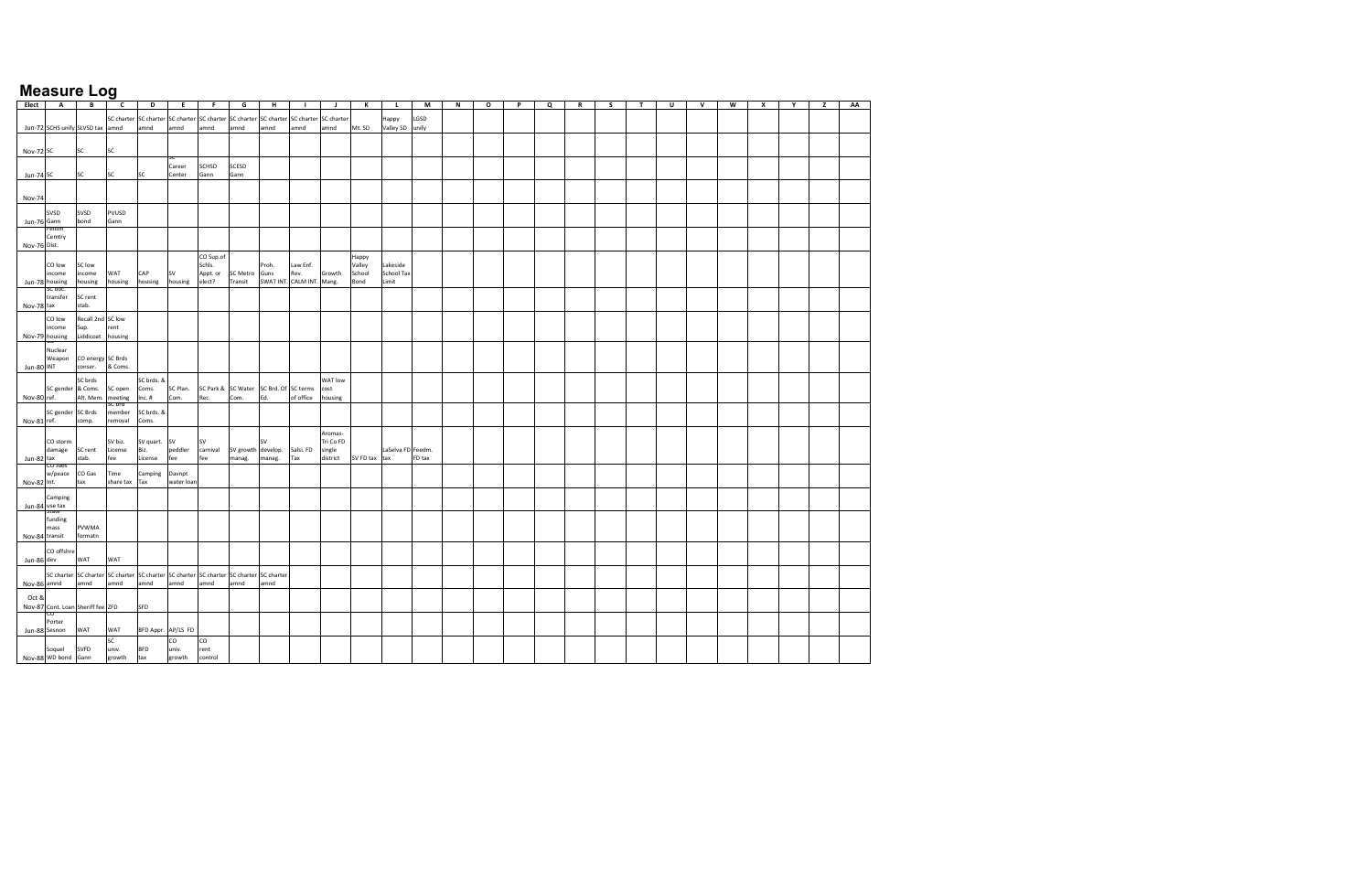| Elect         | $\mathbf{A}$                                             | $\mathbf{B}$     | $\mathsf{c}$                       | D                                                                | E                         | F.                         | G                        | H                                 | $\blacksquare$                            | $\mathbf{J}$     | К                         | $\mathbf{L}$       | M                                | $\mathsf{N}$                         | $\mathbf{o}$             | P                           | Q            | $\mathbf R$                      | s                      | T              | U              | $\mathsf{v}$         | W | $\mathbf{x}$ | Y | z | AA |
|---------------|----------------------------------------------------------|------------------|------------------------------------|------------------------------------------------------------------|---------------------------|----------------------------|--------------------------|-----------------------------------|-------------------------------------------|------------------|---------------------------|--------------------|----------------------------------|--------------------------------------|--------------------------|-----------------------------|--------------|----------------------------------|------------------------|----------------|----------------|----------------------|---|--------------|---|---|----|
|               | Pacifc<br>Jun-90 School Tax Appro.                       | Central<br>Fire  | CO<br>Decade of<br>the<br>Environ. |                                                                  |                           |                            |                          |                                   | Aromas<br>Reorg.                          |                  |                           |                    |                                  |                                      |                          |                             |              |                                  |                        |                |                |                      |   |              |   |   |    |
| Nov-90 Gann   | Salsi FD                                                 |                  |                                    | CAP share CAP clerk CAP treas tax                                | CO<br>Earthqke            | SC share                   | SC<br>elec.<br>canvass   | SC<br>remove<br>obsolete<br>dates | SC<br>clarify city SC<br>mangr.<br>duties | boards &<br>com. | SC clarify SC<br>& delete | PERS               | Dept.<br>Head<br>appt.<br>powers | SC<br>delete old for public<br>lang. | SC<br>contracts<br>works | SC<br>charter<br>violatns   | SV<br>share  | sv<br>need for<br>High<br>School | <b>SV</b><br>util. Tax | WAT<br>share   | WAT<br>housing |                      |   |              |   |   |    |
|               | CAP low<br>income<br>Apr-92 houseing                     | LO elem<br>bond  | soq<br>special tax                 |                                                                  |                           |                            |                          |                                   |                                           |                  |                           |                    |                                  |                                      |                          |                             |              |                                  |                        |                |                |                      |   |              |   |   |    |
| Jun-92 tax    | ZFD                                                      | ZFD Appr.        |                                    |                                                                  |                           |                            |                          |                                   |                                           |                  |                           |                    |                                  |                                      |                          |                             |              |                                  |                        |                |                |                      |   |              |   |   |    |
| Nov-92 INT    | CO mrjna                                                 | SLVSD tax office | WAT<br>term of                     | WAT<br>election<br>date                                          | WAT<br>vacancy<br>control | WAT<br>lease term<br>limit | SC<br>council<br>vacancy | SC<br>appts. &<br>promo.          | Grnbelt<br>master<br>plan                 |                  |                           |                    |                                  |                                      |                          |                             |              |                                  |                        |                |                |                      |   |              |   |   |    |
| Nov-93        |                                                          |                  |                                    |                                                                  |                           |                            |                          |                                   |                                           |                  |                           |                    |                                  |                                      | pub. sfty<br>tax         |                             |              |                                  |                        |                |                |                      |   |              |   |   |    |
| Jun-94 bond   | A/SJU                                                    | BFD Appr.        |                                    |                                                                  |                           |                            |                          |                                   |                                           | SLVSD tax        |                           |                    |                                  |                                      |                          |                             |              |                                  |                        |                |                |                      |   |              |   |   |    |
| Nov-94        |                                                          |                  | CAP<br>library                     | SV library                                                       |                           | SV fire                    | SVSD<br>reorg.           | SVSD<br>bond                      |                                           | CAP<br>city clrk |                           | CO library meeting | SC                               | SC library S.Africa                  | SC                       |                             | WAT<br>mayor | WAT<br>bds.cm                    | WAT P<br>& R           | WAT<br>housing | WAT<br>library | <b>FFD</b><br>Assmt. |   |              |   |   |    |
| Nov-95        |                                                          |                  |                                    |                                                                  |                           |                            |                          |                                   |                                           |                  |                           |                    |                                  |                                      |                          | LPSD<br>Appr.               |              |                                  |                        |                |                |                      |   |              |   |   |    |
|               | Mar-96 ZFD Appr. tax                                     |                  | PVFD pcl SC Fire<br>arb.           |                                                                  |                           |                            |                          |                                   |                                           |                  |                           |                    |                                  |                                      |                          |                             |              |                                  |                        |                |                |                      |   |              |   |   |    |
| <b>Jun-96</b> |                                                          |                  |                                    | LPSD pcl<br>tax                                                  |                           |                            |                          |                                   |                                           |                  |                           |                    |                                  |                                      |                          |                             |              |                                  |                        |                |                |                      |   |              |   |   |    |
| Nov-96 TO tax | CAP                                                      | CO library brd   | FFD incr                           | WAT<br>mobile<br>home rent util tax                              | <b>SV</b>                 | BFD fee<br>incr            |                          |                                   |                                           |                  |                           |                    |                                  |                                      |                          |                             |              |                                  |                        |                |                |                      |   |              |   |   |    |
|               | <b>CSA 11</b><br>Jun-97 park tax                         |                  |                                    |                                                                  |                           |                            |                          |                                   |                                           |                  |                           |                    |                                  |                                      |                          |                             |              |                                  |                        |                |                |                      |   |              |   |   |    |
| Nov-97        |                                                          |                  |                                    | SV<br>drive tax                                                  | icsd                      |                            |                          |                                   |                                           |                  |                           |                    |                                  |                                      |                          |                             |              |                                  |                        |                |                |                      |   |              |   |   |    |
| Apr-98        |                                                          |                  |                                    |                                                                  | elem.<br>bond             |                            |                          | SCSD HS<br>bond                   |                                           |                  |                           |                    |                                  |                                      |                          |                             |              |                                  |                        |                |                |                      |   |              |   |   |    |
| Jun-98 bond   | PVUSD                                                    | LG-SHS<br>bond   | CAB bond PVW INT                   |                                                                  |                           |                            |                          |                                   |                                           |                  |                           |                    |                                  |                                      |                          |                             |              |                                  |                        |                |                |                      |   |              |   |   |    |
| Nov-98        |                                                          |                  |                                    |                                                                  | PVUSD<br>bond             | SC salaries bond           | SC                       | <b>SC Appts</b>                   | WAT Util.<br>Tax                          | WAT<br>fire arb. | PVW<br><b>INT</b>         | PVW<br>fee         | <b>BFD Appr.</b>                 |                                      |                          |                             |              |                                  |                        |                |                |                      |   |              |   |   |    |
| Mar-99        |                                                          |                  |                                    |                                                                  |                           |                            |                          |                                   |                                           |                  |                           |                    |                                  | fluoride<br>Int.                     |                          |                             |              |                                  |                        |                |                |                      |   |              |   |   |    |
| <b>Jun-99</b> |                                                          |                  |                                    |                                                                  |                           |                            |                          |                                   |                                           |                  |                           |                    |                                  |                                      | Ref.                     | SV Glenwd SV Glenwd<br>Ref. |              |                                  |                        |                |                |                      |   |              |   |   |    |
|               | Nov-99* conduct all future elections by all mail ballot. |                  |                                    | Salsipuedes Sanitary passed a measure with no letter assigned to |                           |                            |                          |                                   |                                           |                  |                           |                    |                                  |                                      |                          |                             | Soq.SD       | ZayFD                            |                        |                |                |                      |   |              |   |   |    |
| Mar-00        |                                                          |                  |                                    |                                                                  |                           |                            |                          |                                   |                                           |                  |                           |                    |                                  |                                      |                          |                             | bond         | Gann                             |                        |                |                |                      |   |              |   |   |    |
| Jun-00 Gann   | LPESD                                                    |                  |                                    |                                                                  |                           |                            |                          |                                   |                                           |                  |                           |                    |                                  |                                      |                          |                             |              |                                  |                        |                |                |                      |   |              |   |   |    |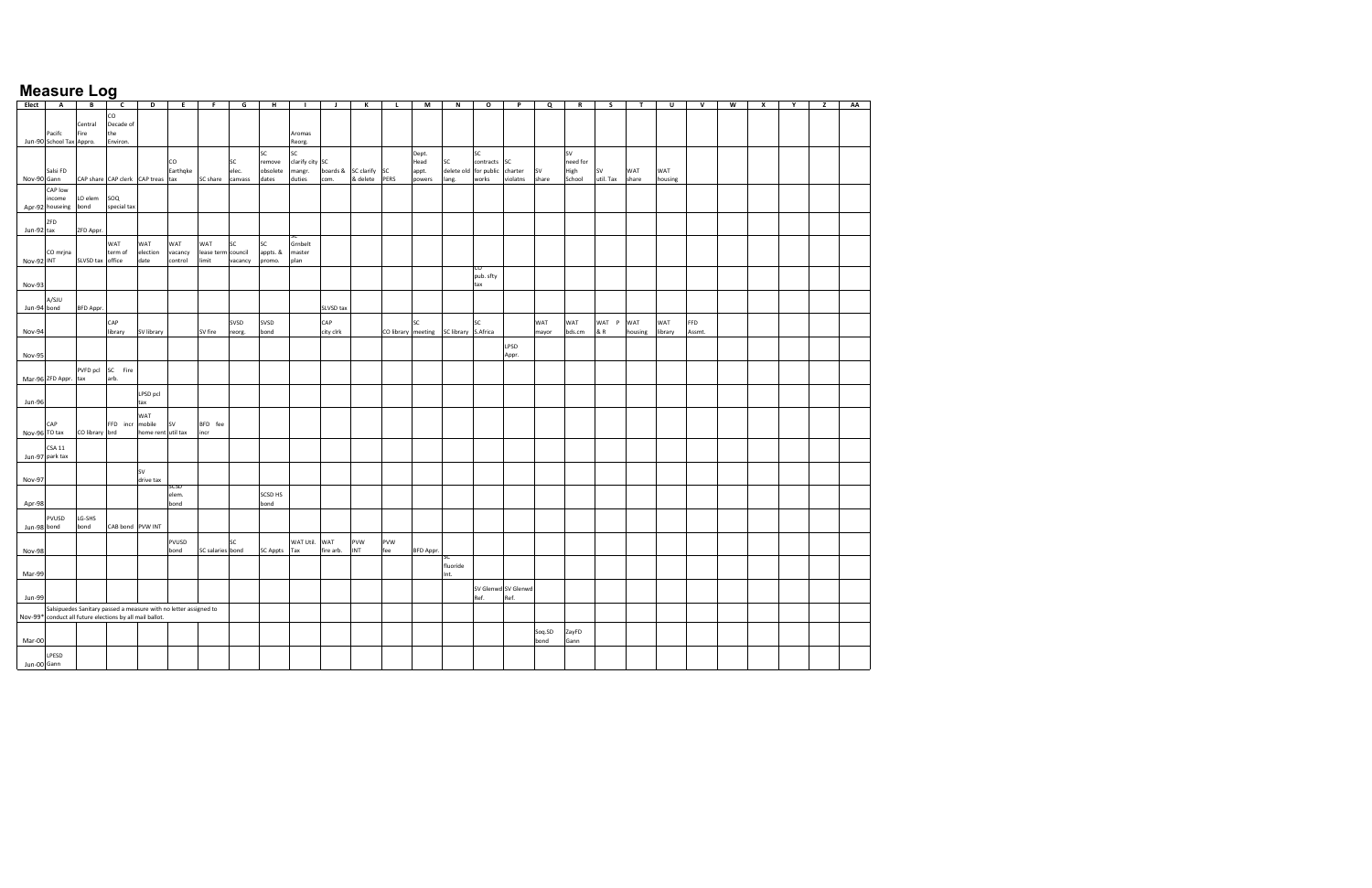| Elect       | $\mathbf{A}$              | B                                 | $\overline{c}$        | $\mathbf{D}$               | E                   | F.             | G         | H          | $\mathbf{L}$ | $\mathbf{J}$ | К             | L.             | M               | $\mathsf N$        | $\circ$         | P                           | Q       | $\mathbf R$        | s.               | T                 | $\cup$         | $\mathsf{v}$   | W                    | $\mathbf{x}$  | Y    | $\mathbf{z}$ | AA |
|-------------|---------------------------|-----------------------------------|-----------------------|----------------------------|---------------------|----------------|-----------|------------|--------------|--------------|---------------|----------------|-----------------|--------------------|-----------------|-----------------------------|---------|--------------------|------------------|-------------------|----------------|----------------|----------------------|---------------|------|--------------|----|
|             |                           |                                   |                       |                            |                     |                |           |            |              |              |               |                |                 |                    |                 |                             |         |                    |                  |                   |                |                |                      |               |      |              |    |
|             |                           |                                   |                       |                            |                     |                |           |            |              |              |               |                |                 |                    |                 |                             |         |                    | SLVUSD           | SC dist.          | <b>SC</b>      |                |                      |               |      |              |    |
| Nov-00      |                           |                                   |                       |                            |                     |                |           |            |              |              |               |                |                 |                    |                 |                             |         |                    | bond             | elec. Init TO tax |                | SVFD tax       |                      |               |      |              |    |
|             |                           |                                   |                       |                            |                     |                |           |            |              |              |               |                |                 |                    |                 |                             |         |                    |                  |                   |                |                |                      |               |      |              |    |
|             |                           |                                   |                       |                            |                     |                |           |            |              |              |               |                |                 |                    |                 |                             |         |                    |                  |                   |                |                | School               | School        |      |              |    |
|             |                           |                                   |                       |                            | LPESD               |                |           |            |              |              |               |                |                 |                    |                 |                             |         |                    |                  |                   |                |                | Reorg. SLV Reorg. SV |               |      |              |    |
| Jun-01      |                           |                                   |                       |                            | parcel tax          |                |           |            |              |              |               |                |                 |                    |                 |                             |         |                    |                  |                   |                |                | to SV                | to LP/LG      |      |              |    |
|             |                           |                                   |                       |                            |                     |                |           |            |              |              |               |                |                 |                    |                 |                             |         |                    |                  |                   |                |                |                      |               |      |              |    |
|             |                           |                                   |                       |                            | WV-M                |                |           |            |              |              |               | CO Util.       | SV City         | PV Water           |                 |                             |         |                    |                  |                   |                |                |                      |               |      |              |    |
|             | SO Schl                   | SV Sdhl                           | SC High               | SC Elem.                   | Com. Col.           |                |           |            |              |              | LP Schl       | Tax            | Glen-           | Seawtr             |                 |                             |         |                    | A/SJ Schl        |                   |                |                |                      |               |      |              |    |
| Mar-02 bond |                           | bond                              | Parcel Tax Parcel Tax |                            | Bond                |                |           |            |              |              | bond          | Repeal         | wood Ref Intru. |                    |                 |                             |         |                    | bond             |                   |                |                |                      |               |      |              |    |
|             |                           |                                   |                       |                            |                     |                |           |            |              |              |               |                |                 |                    |                 |                             |         |                    |                  |                   |                |                |                      |               |      |              |    |
|             |                           |                                   |                       |                            |                     |                |           |            |              |              |               |                |                 |                    |                 | SC Util.                    |         | SV Util.           | WAT              |                   | WAT            | WAT            |                      |               |      |              |    |
|             |                           |                                   |                       |                            |                     |                |           |            |              | PVUSD        |               |                |                 |                    |                 | Tax                         |         | Tax                | fluoride<br>Int. | WAT TOT Init.     | Growth         | Mobile<br>Home | CAP TOT Limits       | CAP Term PVFP |      |              |    |
| Nov-02      |                           |                                   |                       |                            |                     |                |           |            |              | bond         |               |                |                 |                    | CO. TOT         | Repeal                      | SC TOT  | Repeal             |                  |                   |                |                |                      |               | bond |              |    |
|             | SLVSD                     | SC Elem                           | PV Fire               |                            |                     |                |           |            |              |              |               |                |                 |                    |                 |                             |         |                    |                  |                   |                |                |                      |               |      |              |    |
|             |                           | Jun-03 Parcel tax Parcel tax bond |                       |                            |                     |                |           |            |              |              |               |                |                 |                    |                 |                             |         |                    |                  |                   |                |                |                      |               |      |              |    |
|             |                           |                                   |                       |                            | Live Oak SC sales   |                |           |            | LP Gann      |              |               |                |                 |                    |                 |                             |         |                    |                  |                   |                |                |                      |               |      |              |    |
| Mar-04      |                           |                                   |                       | CAB bond bond              |                     | tax            |           |            | Limit        |              |               |                |                 |                    |                 |                             |         |                    |                  |                   |                |                |                      |               |      |              |    |
|             |                           |                                   |                       |                            |                     |                | CSA 11 L  |            |              |              |               |                |                 |                    |                 |                             |         |                    |                  |                   |                |                |                      |               |      |              |    |
| Apr-04      |                           |                                   |                       |                            |                     |                | tax       |            |              |              |               |                |                 |                    |                 |                             |         |                    |                  |                   |                |                |                      |               |      |              |    |
|             |                           |                                   |                       |                            |                     |                |           |            |              |              |               |                |                 |                    |                 |                             |         |                    |                  |                   | <b>BL</b> Fire |                |                      |               |      |              |    |
|             |                           |                                   |                       |                            |                     |                |           | <b>WVM</b> |              | CO trans     | CO 911        | <b>SC Mail</b> | SC term         | SC ords on SC city |                 | CAP sales WAT sales WAT tax |         |                    | WAT low          | WAT 911 Board     |                |                |                      |               |      |              |    |
| Nov-04      |                           |                                   |                       |                            |                     |                |           | bond       |              | tax          | repeal        | ballot         | limit           | web                | record          | tax                         | tax     | adv.               | rent hous repeal |                   | expan          |                |                      |               |      |              |    |
| $May-05$    |                           |                                   |                       |                            |                     |                |           |            |              |              |               |                |                 |                    |                 |                             |         |                    |                  |                   |                | CSA 11 M       |                      |               |      |              |    |
|             |                           |                                   |                       |                            |                     |                |           |            |              |              |               |                |                 |                    |                 |                             |         |                    |                  |                   |                |                | Felton               |               |      |              |    |
| Jul-05      |                           |                                   |                       |                            |                     |                |           |            |              |              |               |                |                 |                    |                 |                             |         |                    |                  |                   |                |                | Water                |               |      |              |    |
|             |                           |                                   |                       |                            |                     |                |           |            |              |              |               |                |                 |                    |                 |                             |         |                    |                  |                   |                |                |                      |               |      |              |    |
| Aug-05      |                           |                                   |                       |                            |                     |                |           |            |              |              |               |                |                 |                    |                 |                             |         |                    |                  |                   |                |                |                      | SC util tax   |      |              |    |
|             | SC High                   | SC Elem SV sales                  |                       |                            |                     |                |           |            |              |              |               |                |                 |                    |                 |                             |         |                    |                  |                   |                |                |                      |               |      |              |    |
| Nov-05 tax  |                           | tax                               | tax                   |                            |                     |                |           |            |              |              |               |                |                 |                    |                 |                             |         |                    |                  |                   |                |                |                      |               |      |              |    |
|             |                           |                                   |                       |                            |                     |                |           |            |              |              |               |                |                 |                    |                 |                             |         |                    |                  |                   |                |                |                      |               |      |              |    |
| Dec-05      |                           |                                   |                       | BF Fire tax                |                     |                |           |            |              |              |               |                |                 |                    |                 |                             |         |                    |                  |                   |                |                |                      |               |      |              |    |
|             |                           |                                   |                       |                            |                     |                |           |            |              |              |               |                |                 |                    |                 |                             |         |                    |                  |                   |                |                |                      |               |      |              |    |
|             |                           |                                   |                       |                            | WAT                 |                |           |            |              |              |               |                |                 |                    |                 |                             |         |                    |                  |                   |                |                |                      |               |      |              |    |
|             |                           |                                   |                       |                            | retire. Tax SV Fire | Bond           |           |            |              |              |               |                |                 |                    |                 |                             |         |                    |                  |                   |                |                |                      |               |      |              |    |
| Jun-06      |                           |                                   |                       |                            | repeal              |                |           |            |              |              |               |                |                 | ASJU bond          |                 |                             |         |                    |                  |                   |                |                |                      |               |      |              |    |
|             |                           |                                   |                       |                            |                     |                | SC Min.   | SC sales   | SC UCSC      | SC utility   |               | WAT sales WAT  |                 | SV fire            |                 |                             |         |                    |                  |                   |                |                |                      |               |      |              |    |
| Nov-06      |                           |                                   |                       |                            |                     |                | Wage      | tax        | grwth        | serv         | SC marij. tax |                | retire tax bond |                    |                 |                             |         |                    |                  |                   |                |                |                      |               |      |              |    |
|             |                           |                                   |                       |                            |                     |                | Loma      |            |              |              |               |                |                 |                    |                 |                             |         |                    |                  |                   |                |                |                      |               |      |              |    |
|             |                           |                                   |                       |                            |                     |                | Prieta    |            |              |              |               |                |                 |                    |                 |                             |         |                    |                  |                   |                |                |                      |               |      |              |    |
|             |                           |                                   |                       |                            |                     |                | Gann      |            |              |              |               |                |                 |                    | <b>SLV Schl</b> | SC Elem                     |         |                    |                  |                   |                |                |                      |               |      |              |    |
| Feb-08      |                           |                                   |                       |                            |                     |                | Limit     |            |              |              |               |                |                 |                    | bond            | parcel tax                  |         |                    |                  |                   |                |                |                      |               |      |              |    |
|             |                           |                                   |                       |                            |                     |                |           |            |              |              |               |                |                 |                    |                 |                             |         |                    |                  |                   |                |                |                      |               |      |              |    |
|             |                           |                                   |                       |                            |                     |                |           |            |              |              |               |                |                 |                    |                 |                             | SV Schl | CO Library BL Fire |                  |                   |                | ASJU Schl      |                      |               |      |              |    |
| Jun-08      |                           |                                   |                       |                            |                     |                |           |            |              |              |               |                |                 |                    |                 |                             | bond    | tax                | Bond             |                   |                | bond           |                      |               |      |              |    |
|             |                           |                                   |                       |                            |                     |                |           |            |              |              |               |                |                 |                    |                 |                             |         |                    |                  | SC city           |                |                |                      |               |      |              |    |
| Aug-08      |                           |                                   |                       |                            |                     |                |           |            |              |              |               |                |                 |                    |                 |                             |         |                    |                  | 911 tax           |                |                |                      |               |      |              |    |
|             |                           |                                   |                       |                            |                     |                |           |            |              |              |               |                |                 |                    |                 |                             |         |                    |                  |                   |                |                |                      |               |      |              |    |
|             |                           |                                   |                       |                            |                     |                |           |            |              |              |               |                |                 |                    |                 |                             |         |                    |                  |                   |                |                |                      |               |      |              |    |
|             |                           |                                   |                       |                            |                     | <b>BC</b> fire |           |            |              |              |               |                |                 |                    |                 |                             |         |                    |                  |                   |                |                |                      |               |      |              |    |
|             | LO Schl                   | Unin CO                           |                       | WAT 911 CAP sales SC clean |                     | Board          |           |            |              |              |               |                |                 |                    |                 |                             |         |                    |                  |                   |                |                |                      |               |      |              |    |
|             | Nov-08 parcel tax 911 tax |                                   | tax                   | tax                        | rivers tax expand   |                |           |            |              |              |               |                |                 |                    |                 |                             |         |                    |                  |                   |                |                |                      |               |      |              |    |
|             |                           |                                   | Lake-                 |                            |                     |                |           |            |              |              |               |                |                 |                    |                 |                             |         |                    |                  |                   |                |                |                      |               |      |              |    |
|             |                           |                                   | side                  |                            |                     |                |           |            |              |              |               |                |                 |                    |                 |                             |         |                    |                  |                   |                |                |                      |               |      |              |    |
|             |                           |                                   | parcel                |                            |                     |                | LP parcel |            |              |              |               |                |                 |                    |                 |                             |         |                    |                  |                   |                |                |                      |               |      |              |    |
| May-10      |                           |                                   | tax                   |                            |                     |                | tax       |            |              |              |               |                |                 |                    |                 |                             |         |                    |                  |                   |                |                |                      |               |      |              |    |
|             |                           |                                   |                       |                            |                     |                |           |            |              |              |               |                |                 |                    |                 |                             |         |                    |                  |                   |                |                |                      |               |      |              |    |
|             |                           |                                   |                       |                            |                     |                |           | SC Ci Util |              |              |               |                |                 |                    |                 |                             |         |                    |                  |                   |                |                |                      |               |      |              |    |
| Nov-10      |                           |                                   |                       |                            |                     |                |           | Tax        |              |              |               |                |                 |                    |                 |                             |         |                    |                  |                   |                |                |                      |               |      | A-SJ Bond    |    |
|             |                           |                                   |                       |                            |                     |                |           |            |              |              |               |                |                 |                    |                 |                             |         |                    |                  |                   |                |                |                      |               |      |              |    |